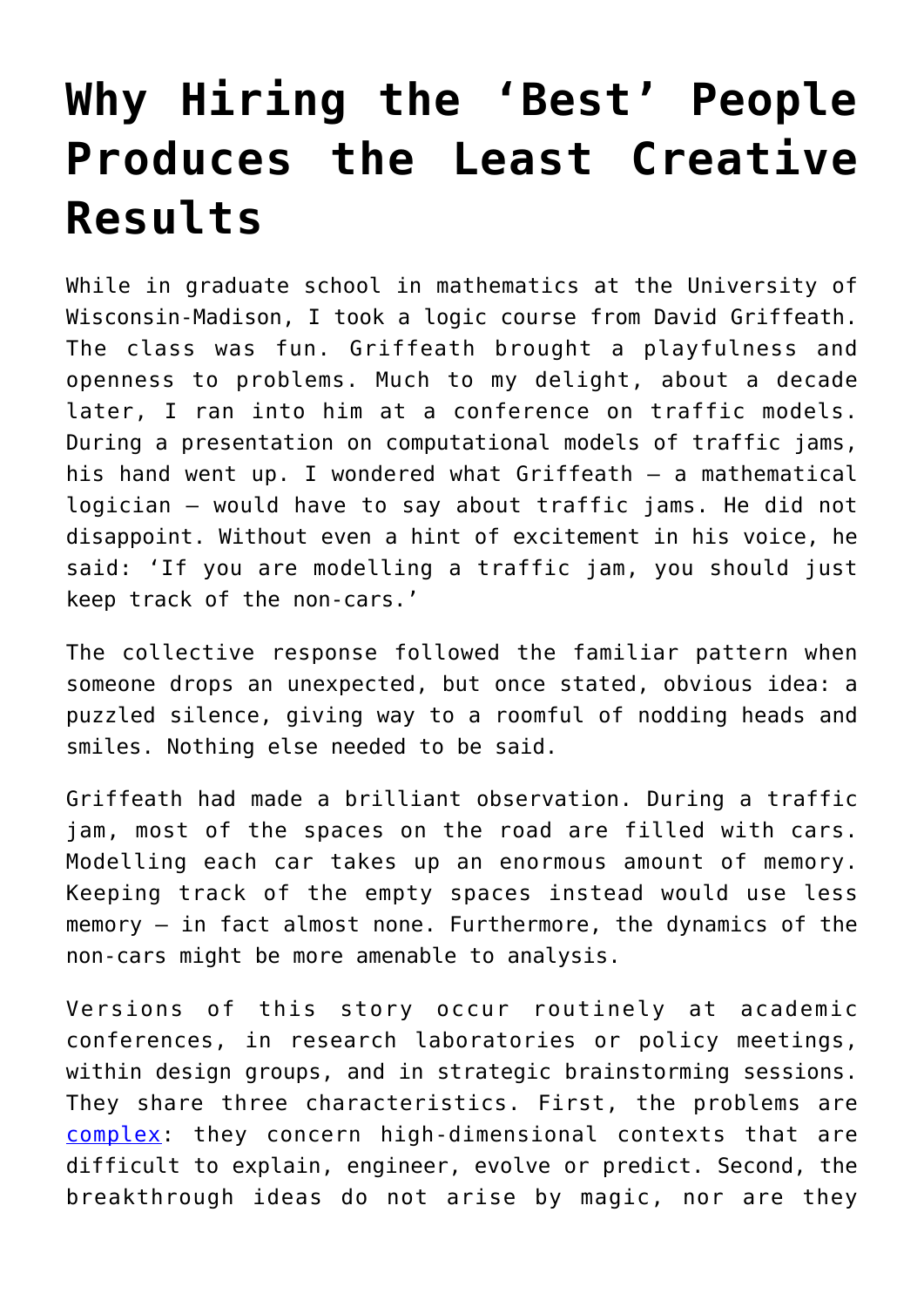constructed anew from whole cloth. They take an existing idea, insight, trick or rule, and apply it in a novel way, or they combine ideas – like Apple's breakthrough repurposing of the touchscreen technology. In Griffeath's case, he applied a concept from information theory: *minimum description length.* Fewer words are required to say 'No-L' than to list 'ABCDEFGHIJKMNOPQRSTUVWXYZ'. I should add that these new ideas typically produce modest gains. But, collectively, they can have large effects. Progress occurs as much through sequences of small steps as through giant leaps.

Third, these ideas are birthed in group settings. One person presents her perspective on a problem, describes an approach to finding a solution or identifies a sticking point, and a second person makes a suggestion or knows a workaround. The late computer scientist John Holland commonly asked: 'Have you thought about this as a Markov process, with a set of states and transition between those states?' That query would force the presenter to define states. That simple act would often lead to an insight.

The burgeoning of teams – most academic research is now done in teams, as is most investing and even most songwriting (at least for the good songs) – tracks the growing complexity of our world. We used to build roads from A to B. Now we construct transportation infrastructure with environmental, social, economic and political impacts.

The complexity of modern problems often precludes any one person from fully understanding them. Factors contributing to rising obesity levels, for example, include transportation systems and infrastructure, media, convenience foods, changing social norms, human biology and psychological factors. Designing an aircraft carrier, to take another example, requires knowledge of nuclear engineering, naval architecture, metallurgy, hydrodynamics, information systems, military protocols, the exercise of modern warfare and, given the long building time, the ability to predict trends in weapon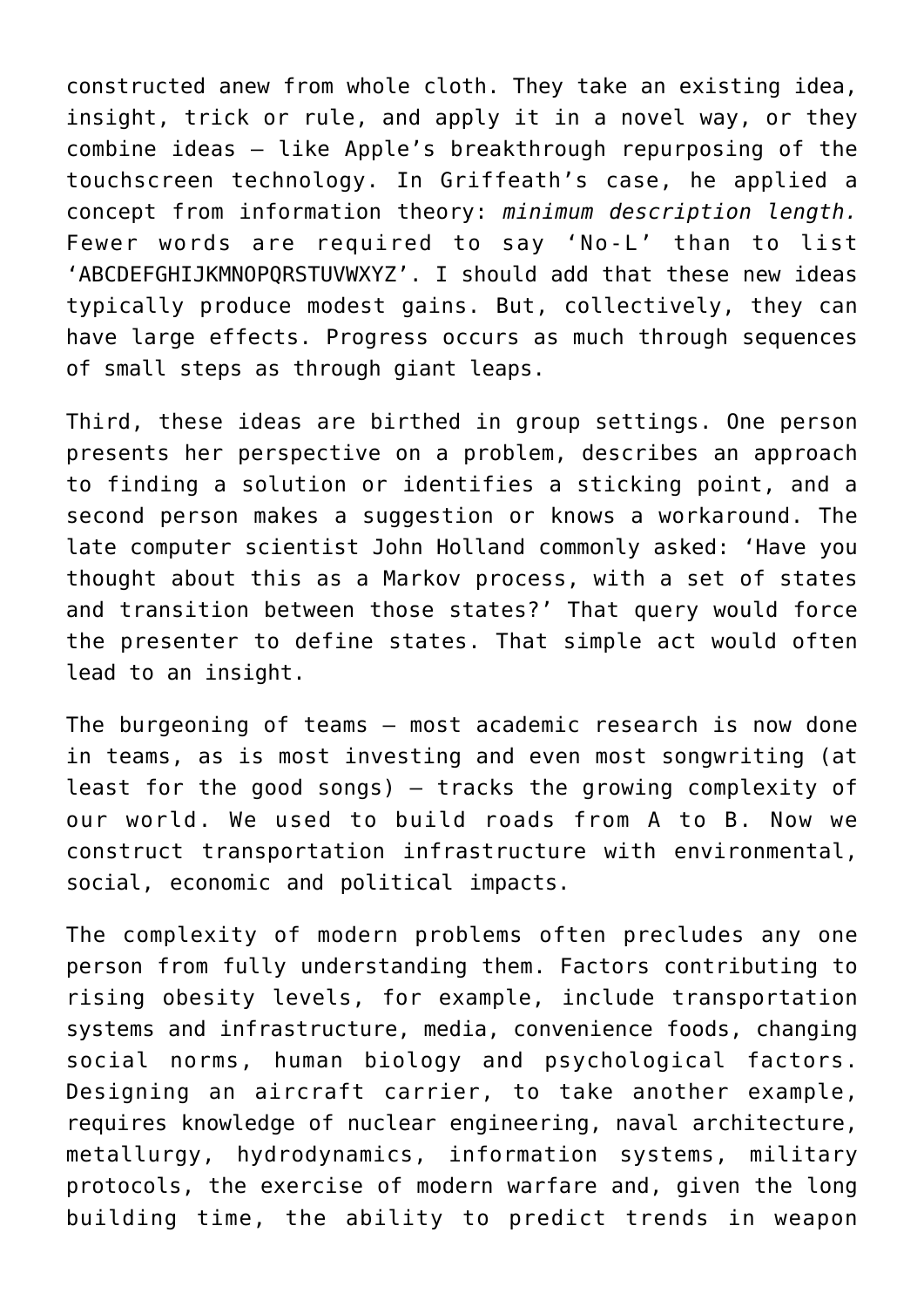systems.

The multidimensional or layered character of complex problems also undermines the principle of meritocracy: the idea that the 'best person' should be hired. There is no best person. When putting together an oncological research team, a biotech company such as Gilead or Genentech would not construct a multiple-choice test and hire the top scorers, or hire people whose resumes score highest according to some performance criteria. Instead, they would seek diversity. They would build a team of people who bring diverse knowledge bases, tools and analytic skills. That team would more likely than not include mathematicians (though not logicians such as Griffeath). And the mathematicians would likely study dynamical systems and differential equations.

Believers in a meritocracy might grant that teams ought to be diverse but then argue that meritocratic principles should apply within each category. Thus the team should consist of the 'best' mathematicians, the 'best' oncologists, and the 'best' biostatisticians from within the pool.

That position suffers from a similar flaw. Even with a knowledge domain, no test or criteria applied to individuals will produce the best team. Each of these domains possesses such depth and breadth, that no test can exist. Consider the field of neuroscience. Upwards of 50,000 papers were published last year covering various techniques, domains of enquiry and levels of analysis, ranging from molecules and synapses up through networks of neurons. Given that complexity, any attempt to rank a collection of neuroscientists from best to worst, as if they were competitors in the 50-metre butterfly, must fail. What could be true is that given a specific task and the composition of a particular team, one scientist would be more likely to contribute than another. Optimal hiring depends on context. Optimal teams will be diverse.

Evidence for this claim can be seen in the way that papers and